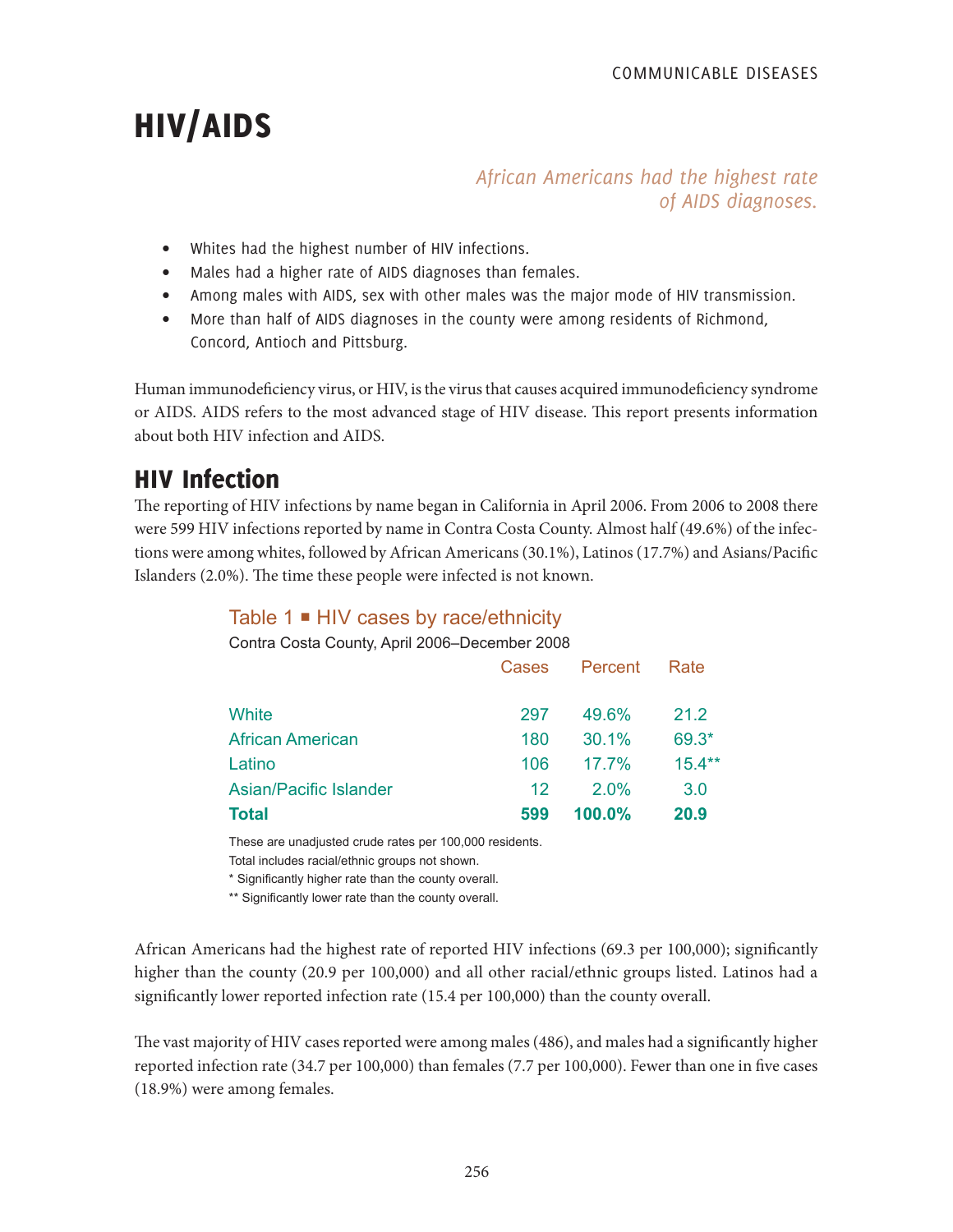### Table  $2 \blacksquare$  HIV cases by gender

Contra Costa County, April 2006–December 2008

|                |     | Cases Percent Rate |             |
|----------------|-----|--------------------|-------------|
| <b>Males</b>   |     | 486 81.1% 34.7*    |             |
| <b>Females</b> |     | 113 18.9%          | 77          |
| <b>Total</b>   | 599 | $100.0\%$          | <b>20.9</b> |

These are unadjusted crude rates per 100,000 residents.

\* Significantly higher rate than females.

More than half (59.6%) of all HIV cases were among those aged 25–44 years. This age group had the highest reported infection rate (44.5 per 100,000); significantly higher than the county (20.9 per 100,000) and all other age groups listed. The infection rate for those ages 0–24 (7.5 per 100,000) was significantly lower than the county rate. The 73 cases in this age group included nine people under age 5 and 12 people aged 13 to 19.

#### Table  $3 \blacksquare$  HIV cases by age at first positive test

Contra Costa County, April 2006–December 2008

| <b>Total</b>    | 599 | $100.0\%$     | 20.9     |
|-----------------|-----|---------------|----------|
| $45 - 64$ years | 165 | 27.5%         | 21.7     |
| $25 - 44$ years | 357 | 59.6%         | $44.5*$  |
| $0 - 24$ years  | 73  | $12.2\%$      | $7.5***$ |
|                 |     | Cases Percent | Rate     |

These are unadjusted crude rates per 100,000 residents.

Total includes age groups not shown.

\* Significantly higher rate than the county overall.

\*\* Significantly lower rate than the county overall.

# AIDS

AIDS is the most severe form of HIV infection and is diagnosed when one of a number of specific opportunistic infections or cancers develops or the CD4+T cell count drops below 200. Contra Costa's rate of reported AIDS cases among residents was lower (6.9 per 100,000) than the rate for California (10.9 per 100,000), but it did not meet the Healthy People 2010 objective (1.0 per 100,000.)

Between 2005 and 2007, there were 213 AIDS cases diagnosed in Contra Costa County. African Americans had the highest number of cases (86) followed by whites (71), Latinos (44) and Asians/ Pacific Islanders (12).

Although African Americans accounted for only 9.1% of the population of Contra Costa County in 2005–2007, they accounted for 40.4% of all new AIDS diagnoses. They had a significantly higher rate (30.7 per 100,000) of AIDS diagnoses than whites (4.4 per 100,000), Latinos (6.7 per 100,000) and the county overall (6.9 per 100,000). The rate among whites was significantly lower than the overall county rate.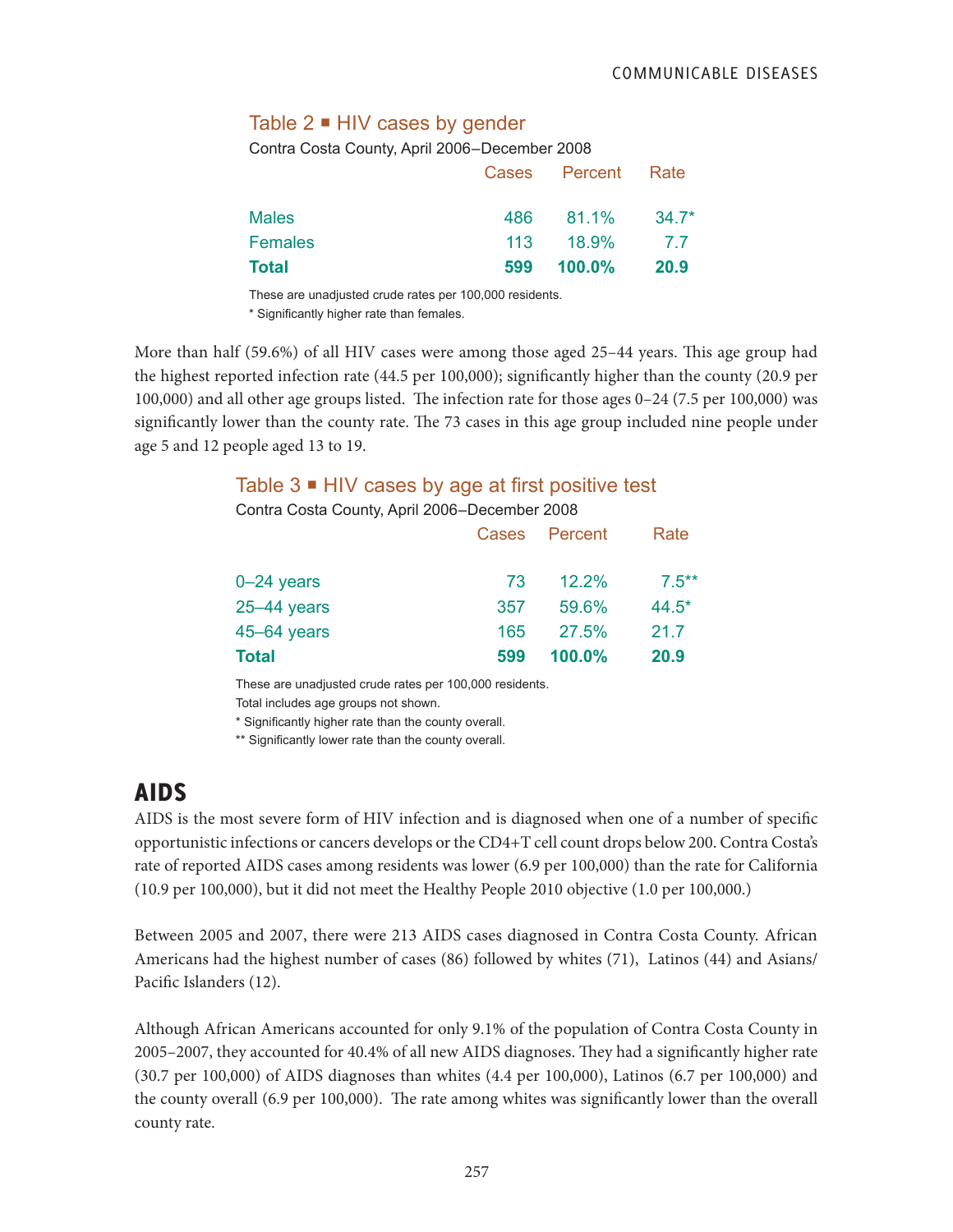# Table 4 **■** Residents diagnosed with AIDS by race/ethnicity

Contra Costa County, 2005–2007

|                         |                 | Cases Percent | Rate    |
|-------------------------|-----------------|---------------|---------|
| <b>African American</b> | 86              | $40.4\%$      | $30.7*$ |
| White                   | 71              | 33.3%         | $4.4**$ |
| Latino                  | 44              | $20.7\%$      | 67      |
| Asian/Pacific Islander  | 12 <sup>°</sup> | 5.6%          | NA      |
| <b>Total</b>            | 213             | $100.0\%$     | 6.9     |

These are crude rates per 100,000 residents.

\* Significantly higher than the county overall.

\*\* Significantly lower than the county overall.

More than three-quarters (79.8%) of AIDS diagnoses were among males. Males also had a significantly higher rate of AIDS diagnoses (11.2 per 100,000) compared to females (2.7 per 100,000).

# Table 5 ■ Residents diagnosed with AIDS by gender

Contra Costa County, 2005–2007

|                | Cases | Percent | Rate    |
|----------------|-------|---------|---------|
| <b>Males</b>   | 170   | 79.8%   | $11.2*$ |
| <b>Females</b> | 43    | 20.2%   | 27      |
| Total          | 213   | 100.0%  | 6.9     |

These are crude rates per 100,000 residents.

\* Significantly higher than females.

More than half (57.7%) of new AIDS diagnoses were among adults 25-44 years of age. Almost one-third (31.0%) of the cases were among adults 45-64 years of age. Adults 25-44 years had the highest rate (14.4 per 100,000); significantly higher than the county (6.9 per 100,000) and the other age groups. Residents aged 0–24 had a rate of AIDS diagnoses significantly lower than the county overall.

### Table 6  $\blacksquare$  Residents diagnosed with aids by age

| Contra Costa County, 2005-2007 |       |           |           |
|--------------------------------|-------|-----------|-----------|
|                                | Cases | Percent   | Rate      |
| $0 - 24$ years                 | 20    | 9.4%      | $1.9**$   |
| $25 - 44$ years                | 123   | 57.7%     | $14.4*$   |
| 45-64 years                    | 66    | 31.0%     | 8.0       |
| 65 years and older             | ΝA    | 1.9%      | <b>NA</b> |
| <b>Total</b>                   | 213   | $100.0\%$ | 6.9       |

These are age-specific rates per 100,000 residents. Total includes all ages.

\* Significantly higher than the county overall.

\*\* Significantly lower than the county overall.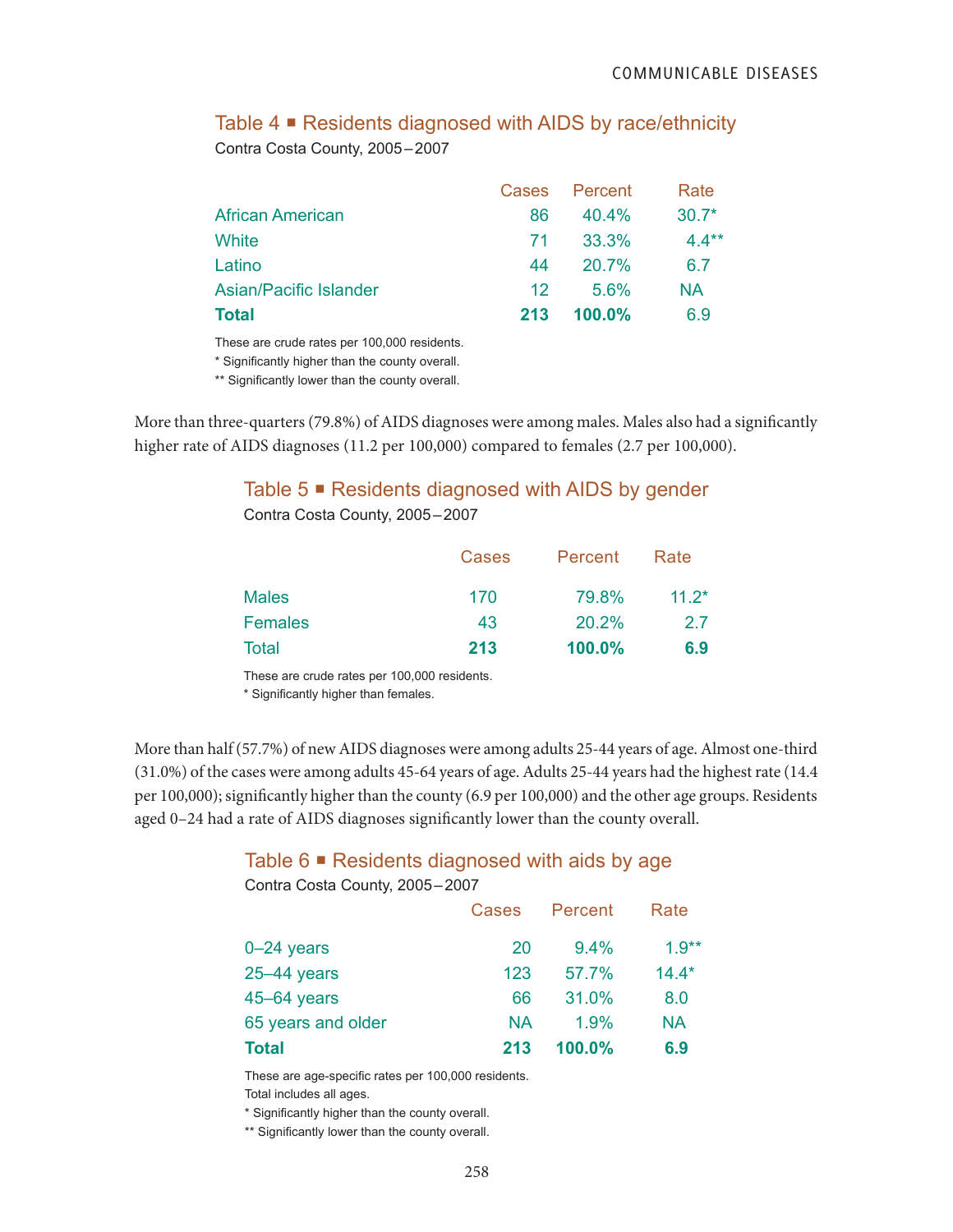More than half (54.5%) of AIDS diagnoses in the county were among residents of four cities: Richmond (19.2%), Concord (13.6%), Antioch (11.3%) and Walnut Creek (10.3%).

Richmond had a higher rate (13.3 per 100,000) of AIDS diagnoses compared to the county as a whole (6.9 per 100,000).

|                     | Cases | Percent | Rate      |
|---------------------|-------|---------|-----------|
| Richmond            | 41    | 19.2%   | $13.3*$   |
| Concord             | 29    | 13.6%   | 7.8       |
| Antioch             | 24    | 11.3%   | 8.0       |
| <b>Walnut Creek</b> | 22    | 10.3%   | 11.2      |
| Pittsburg           | 20    | 9.4%    | 10.7      |
| San Pablo           | 14    | 6.6%    | <b>NA</b> |
| <b>Total</b>        | 213   | 100.0%  | 6.9       |
|                     |       |         |           |

#### Table 7 ■ Residents diagnosed with AIDS by selected cities Contra Costa County, 2005–2007

These are crude rates per 100,000 residents.

Total includes cities not shown.

\* Significantly higher than the county.

Men having sex with other men (MSM) was a major mode of HIV transmission among men diagnosed with AIDS from 2005-2007. Men having sex with men accounted for 73.5% of AIDS cases diagnosed among males during this period. For females, injection drug use and heterosexual contact accounted for a majority (81.4%) of cases. Almost half (48.8%) of the AIDS cases diagnosed among females from 2005-2007 were transmitted via heterosexual contact. Injection drug use was the mode of transmission for 32.6% of AIDS cases diagnosed among females during this same period.

# Table 8 ■ AIDS Cases by Probable Mode of Infection & Gender

|                                    | Male | Percent | Female    | Percent   | Total |
|------------------------------------|------|---------|-----------|-----------|-------|
| Men who have sex with men<br>(MSM) | 125  | 73.5%   | <b>NA</b> | <b>NA</b> | 125   |
| Injection drug use (IDU)           | 15   | 8.8%    | 14        | 32.6%     | 29    |
| Heterosexual contact               | 7    | 4.1%    | 21        | 48.8%     | 28    |
| MSM injection drug use             | 5    | 2.9%    | <b>NA</b> | <b>NA</b> | 5     |
| Unknown or not reported            | 18   | 10.6%   | 8         | 18.6%     | 26    |
| <b>Total</b>                       | 170  | 100.0%  | 43        | $100.0\%$ | 213   |

Contra Costa County, 2005–2007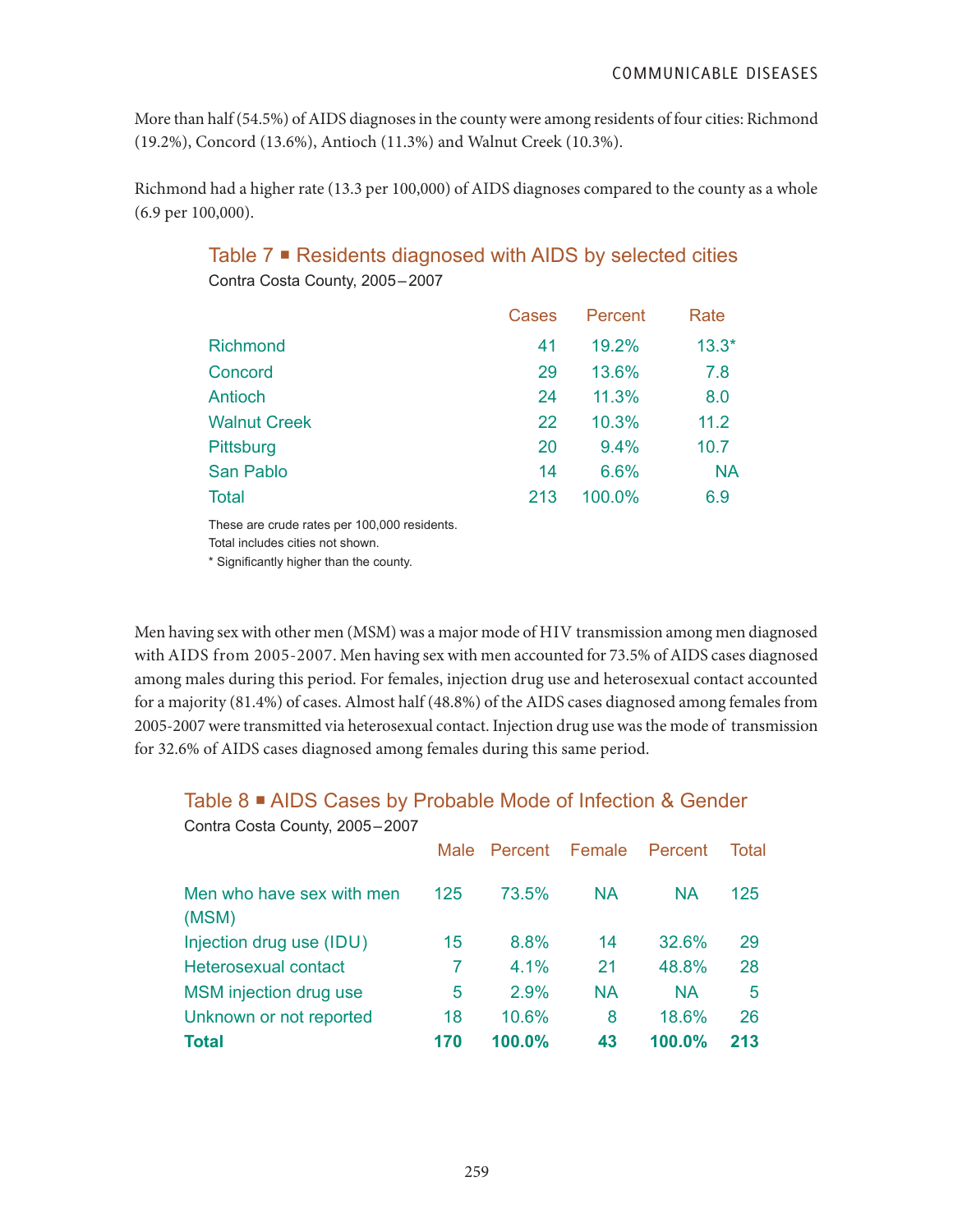COMMUNICABLE DISEASES

The number of Contra Costa County residents dying from AIDS has dramatically declined since 1996 when antiretrovirals became widely accessible. Improved medications, earlier diagnosis of HIV, earlier access to treatment and care, and better-trained physicians have contributed to the decline in the number of AIDS-related deaths.



(N=1,716)



#### **What are HIV & AIDS?**

HIV, or human immunodeficiency virus, is the virus that can lead to acquired immune deficiency syndrome, or AIDS. HIV damages a person's body by destroying specific blood cells, called CD4+ T cells, which are crucial to helping the body fight diseases.<sup>1</sup>

AIDS is the late stage of HIV disease, when a person's immune system is severely damaged and has difficulty fighting opportunistic infections and certain cancers.

#### **Why is it important?**

HIV/AIDS is a worldwide health problem and a global pandemic. In 2007, it was estimated that 33.2 million people lived with the disease worldwide, and that AIDS killed an estimated 2.1 million people, including 330,000 children.<sup>2</sup>

More than 25 years after the initial onset of the AIDS epidemic, the crisis of HIV/AIDS infection continues to represent a serious health emergency for the Contra Costa County health and social service system, and has had tragic consequences for people living with and impacted by HIV and AIDS.<sup>3</sup>

Currently, HIV/AIDS disproportionally burdens the African American community. Significant stigma exists in regard to many HIV risk behaviors and populations, and in regard to the HIV disease itself—this stigma has in turn limited both the availability of funding and public support for more extensive HIV interventions.3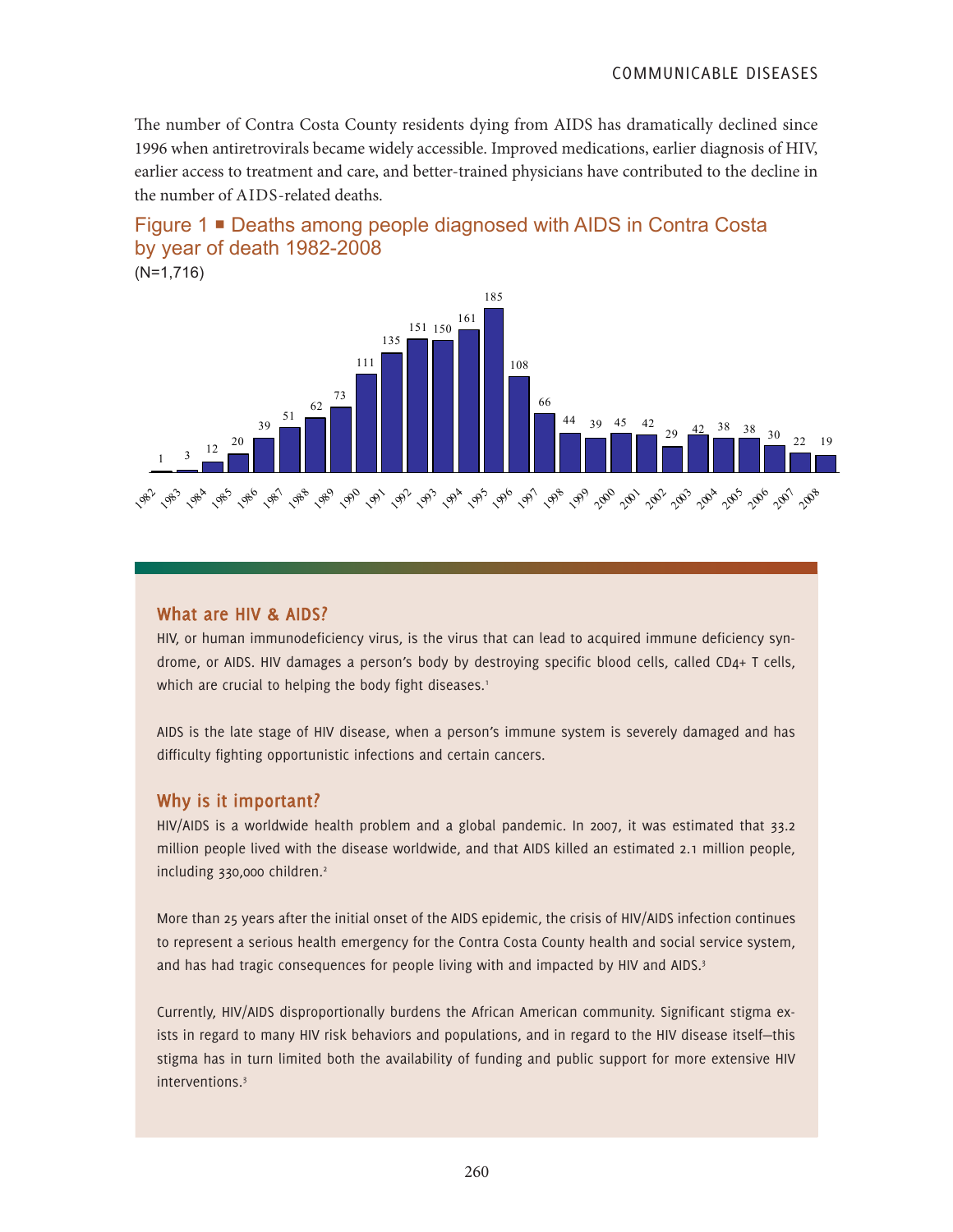### **Who is most impacted?**

Anyone of any age, race, sex or sexual orientation can be infected with HIV, but these behavioral and social risk factors place a person at greater risk of HIV/AIDS:

- Having sex with multiple partners without a condom. A person is at risk whether he/she is heterosexual, homosexual or bisexual.
- Having unprotected sex with someone who is HIV-positive.
- Having another sexually transmitted disease, such as syphilis, herpes, chlamydia, gonorrhea or bacterial vaginosis.
- Sharing needles during intravenous drug use.
- Received a blood transfusion or blood products before 1985.
- Having fewer copies of a gene called CCL3L1 that helps fight HIV infection.
- Newborns or nursing infants whose mothers tested positive for HIV but did not receive treatment also are at high risk.4

Of all racial and ethnic groups, HIV and AIDS have hit African Americans the hardest. Nationally, African Americans represent 13% of the U.S. population, but account for nearly half (49%) of the people with HIV and AIDS. The reasons for this disparity are related to some of the social conditions and barriers faced by many African Americans. These barriers can include poverty, sexually transmitted diseases and stigma (negative attitudes, beliefs, and actions directed at people living with HIV/AIDS or directed at people who do things that might put them at risk for HIV).<sup>5</sup>

In Contra Costa, three priority populations have been identified as being hardest-hit by HIV/AIDS and in greatest need of HIV prevention support and intervention. These priority populations are African Americans, men who have sex with men (MSM), and injection drug users and persons who share needles.<sup>3</sup>

#### **What can we do about it?**

Prevention of HIV infection remains the key to controlling AIDS in the community. Vital education about safe sex and the use of condoms in the heterosexual as well as the lesbian, gay, bisexual and transgender (LGBT) communities, and the importance of clean needles, needle exchange and harm reduction for intravenous drug users, all confront strong cultural and religious barriers that must be addressed with understanding and persistence. Notification of partners of HIV infected individuals, either directly or anonymously, helps slow transmission and facilitates early treatment. HIV testing should become part of routine medical care in private providers offices, in emergency departments of hospitals and in prenatal visits.

Early identification and evidence-based medical treatment slows the progression of HIV to AIDS, and helps reduce transmission risk. A variety of care services are available for people with HIV or AIDS. In addition to nurse case management services for eligible individuals, the Contra Costa Health Services AIDS Program coordinates and offers referrals to a network of support services including: access to clinic-based social workers and HIV early intervention services; certification for enrollment in the AIDS Drug Assistance Program; referrals to community-based (medical) case management services; access to mental health or substance abuse services; help with accessing housing services; non-criminal legal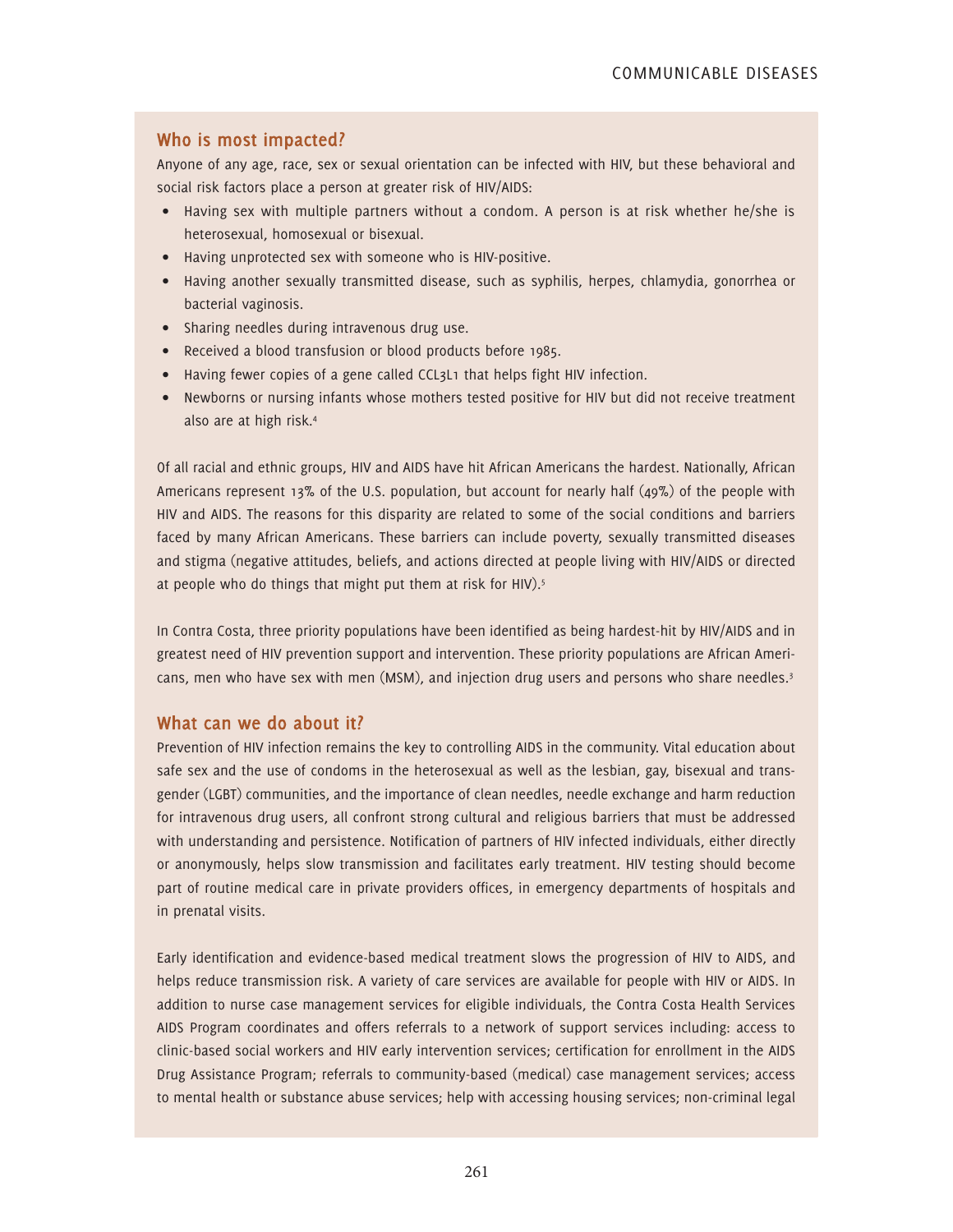services; and other practical support such as food and transportation assistance, and other emergency assistance. Anonymous partner notification services as well as enhanced risk reduction services for HIV positive individuals are also available.6

The AIDS Program also coordinates a network of HIV prevention services geared to help HIV-negative individuals remain negative. These services include targeted prevention outreach services, one-to-one prevention case management services, support groups and workshops, and access to HIV testing. Services are designed to support individuals in making healthy choices to reduce the risk for transmission of HIV.<sup>6</sup>

## Data Sources: HIV & AIDS

#### **TEXT**

- 1. Divisions of HIV/AIDS Prevention. (March 22, 2010) *Basic Information about HIV and AIDS. National Center for HIV/AIDS, Viral Hepatitis, STD, and TB Prevention* Retrieved July 9, 2010 from the CDC website: http://www.cdc.gov/hiv/topics/basic/
- 2. UNAIDS, WHO (December 2007) *2007 AIDS epidemic update*. Retrieved July 9, 2010. http://data.unaids.org/pub/EPISlides/2007/2007\_epiupdate\_en.pdf
- 3. Contra Costa Health Services, AIDS Program. (2008) Contra Costa County, California Comprehensive HIV Prevention Plan 2008–2013. Retrieved July 9, 2010 from the CCHS website: http://cchealth.org/groups/aids/pdf/hiv\_plan\_2008.pdf
- 4. Mayo Foundation for Medical Education and Research. (2010) HIV & AIDS: Risk factors. Retrieved July 9, 2010 from http://www.mayoclinic.com/health/hiv-aids/DS00005/DSECTION=risk-factors
- 5. The Centers for Disease Control and Prevention (2007). *HIV/AIDS and African Americans*. Retrieved July 9, 2010 from http://www.cdc.gov/hiv/topics/aa/index.htm
- 6. Contra Costa Health Services (ND) *HIV & AIDS*. Retrieved July 9, 2010 from the CCHS website: http://cchealth.org/services/hiv\_aids/

#### Tables 1–8

The Contra Costa data about AIDS diagnoses and deaths and HIV are from the Contra Costa Health Services Epidemiology, Surveillance and Health Data unit. Any analyses, interpretations or conclusions of the data have been reached by Community Health Assessment, Planning and Evaluation (CHAPE). Counts fewer than five are not shown in order to protect anonymity. Rates were not calculated for any group with fewer than 20 cases due to unstable estimates.

Population estimates for Contra Costa and its subpopulations (by age, gender, race/ethnicity, city/census place) for 2005–2007 were provided by the Urban Strategies Council, Oakland, CA. January, 2010. Data sources used to create these estimates included: Census 2000, Claritas 2009, Association of Bay Area Governments (ABAG) 2009 Projections, and California Department of Finance Population Estimates for Cities and Counties 2001–2009, with 2000 Benchmark. California Population estimate for state level rate from the State of California, Department of Finance, E-4 Population Estimates for Cities, Counties and the State, 2001–2009, with 2000 Benchmark. Sacramento, California, May 2009.

HIV cases reported by name only. An additional 241 non-name code HIV cases are reported in HARS, but are not included as they have not had HIV testing since April 2006 (when names reporting became law) that would allow them to be re-ascertained as a named HIV case report.

Figure 1: Data about cumulative AIDS deaths through 2008 are from the Contra Costa Health Services HIV/AIDS Epidemiology Report, August 2009.